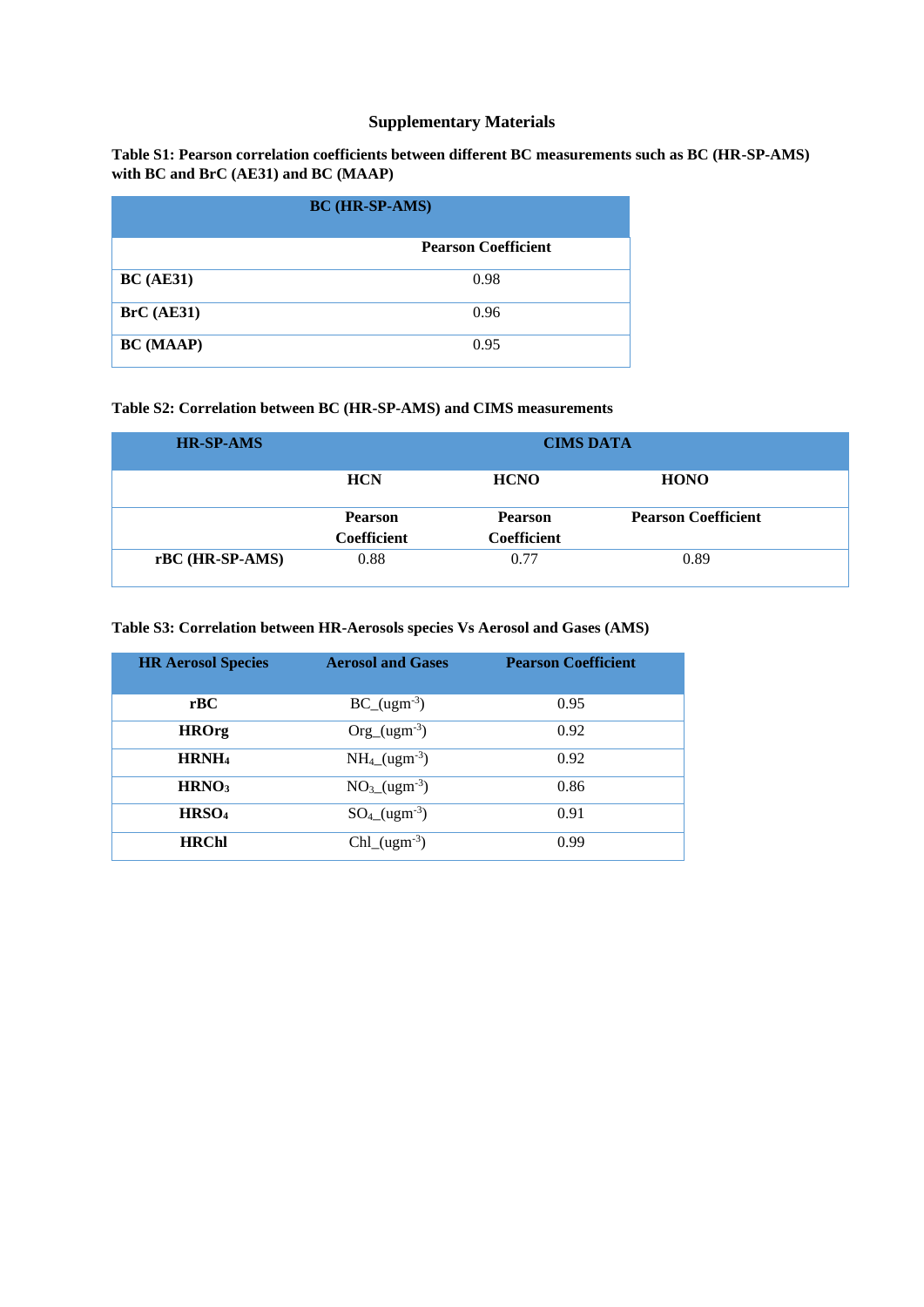# **PMF Factorisation factors solution without inclusion of Fullerenes signals:**



**Figure S1a Mass Spectra of five factor solution (without inclusion of fullerene signals).**



**Figure S1b time series of five factors (without the inclusion of fullerene data).**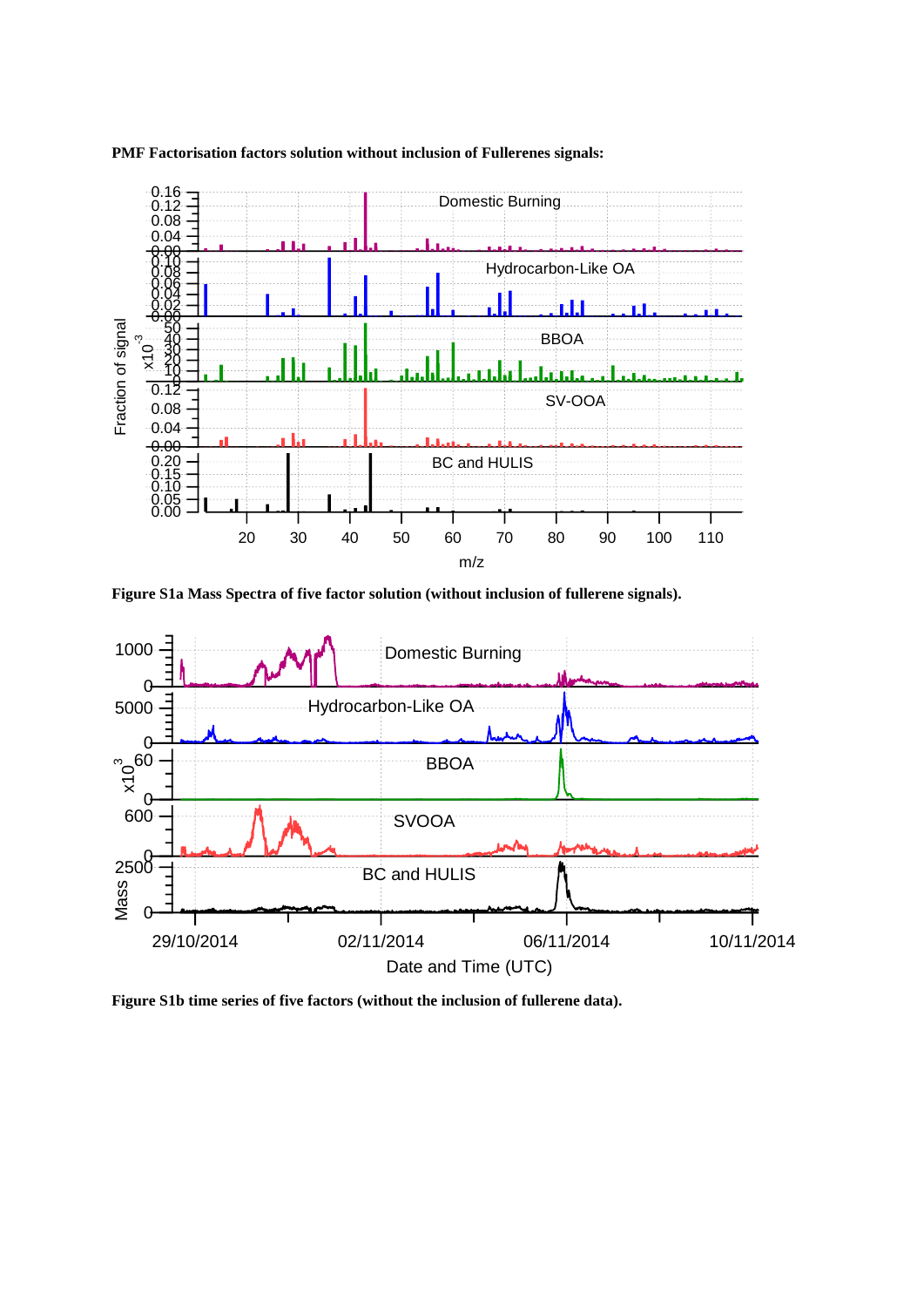

#### **PMF Factorisation factors solution with inclusion of Fullerenes signal**

Figure S2a: PMF five factors source profile (factor 1 = BC and HULIS, factor 2 = BBOA, factor 3 = **Domestic burning OA, factor 4 = Hydrocarbon-Like OA, factor 5 = Fullerene). Note the difference in scales of the fullerene signals (right hand axes).**



**Figure S2b: The time series of (a) non-Bonfire night factors and (b) bonfire night factors obtained by PMF analysis of the HR-SP-AMS data.** 

#### **Model Error modification:**

Here we use the term 'model' error to refer to the additional error term that can be added as part of the PET toolkit, whereby additional error is added proportional to the signal, as opposed to the square root of the signal as is done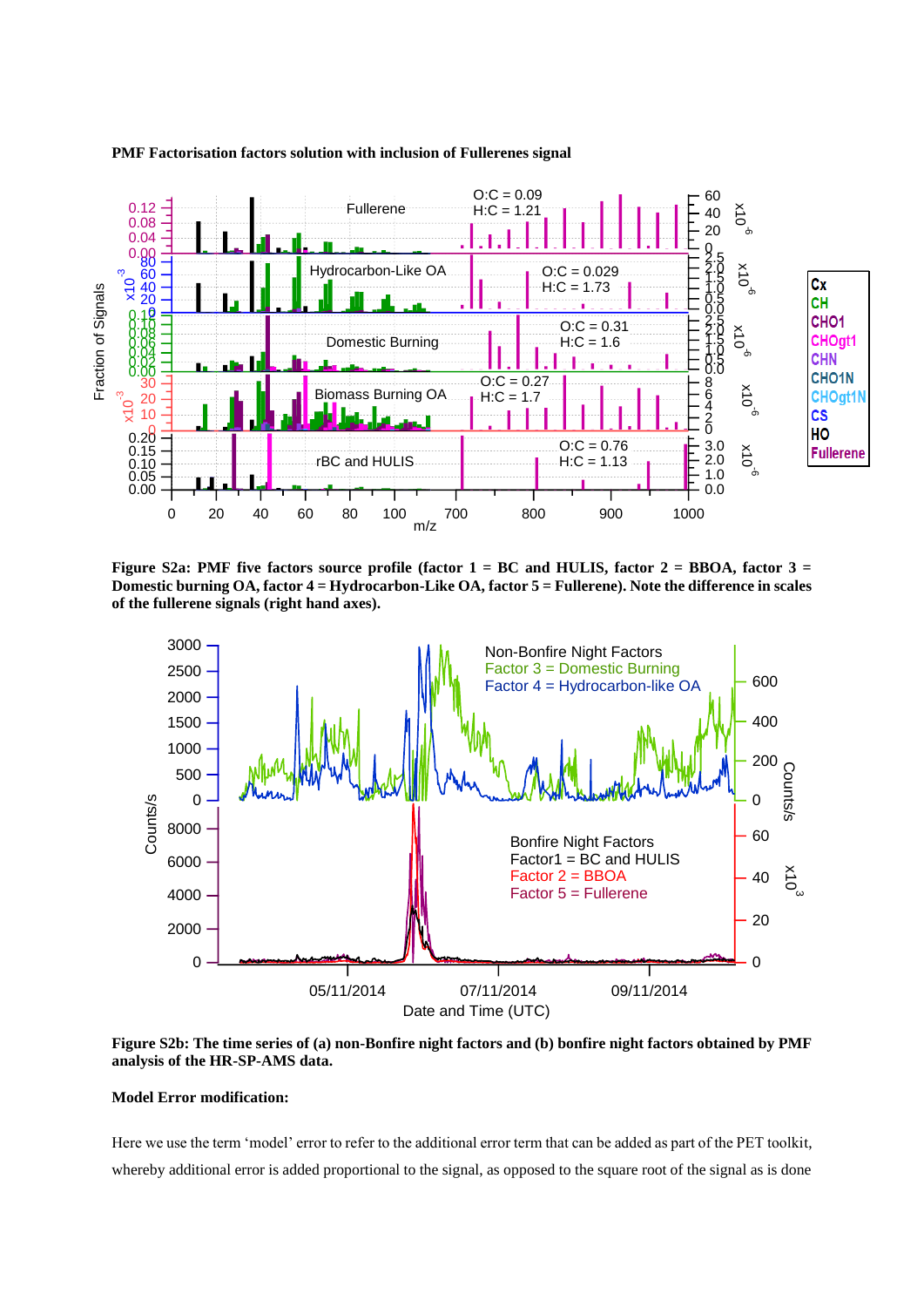in the standard AMS error model. In this study, the model error parameter was modified from 0.00, 0.05 and 0.10 by following the recommendations made by Paatero and Hopke (2003). While this is not always done in AMS PMF analysis, this is done here to decrease the signal-to-Noise Ratio (SNR) of the high signals that would otherwise dominate the factorisation. Firstly, the PMF was run with 0.0 model error and Fig. S3a, b depicts that SNR was very high i.e. 1200 SNR for some peaks. For a model error parameter of 0.05, fig. S4a, b shows that SNR was decreased i.e. 18 SNR and improved overall signals of sources, particularly for the fullerenes. For a value of 0.10, the maximum SNR is further reduced to 10 (fig. S5a, b), meaning the error was now dominated by the 'model error' term, and this delivered the most satisfactory solution in terms of distinctive mass spectra, particularly for the fullerenes.



**Fig S3a PMF five factors profile detected by the model error 0.0**



**Figure S3b shows the SNR of organics and fullerenes with no modification in the model error value i.e. 0.00**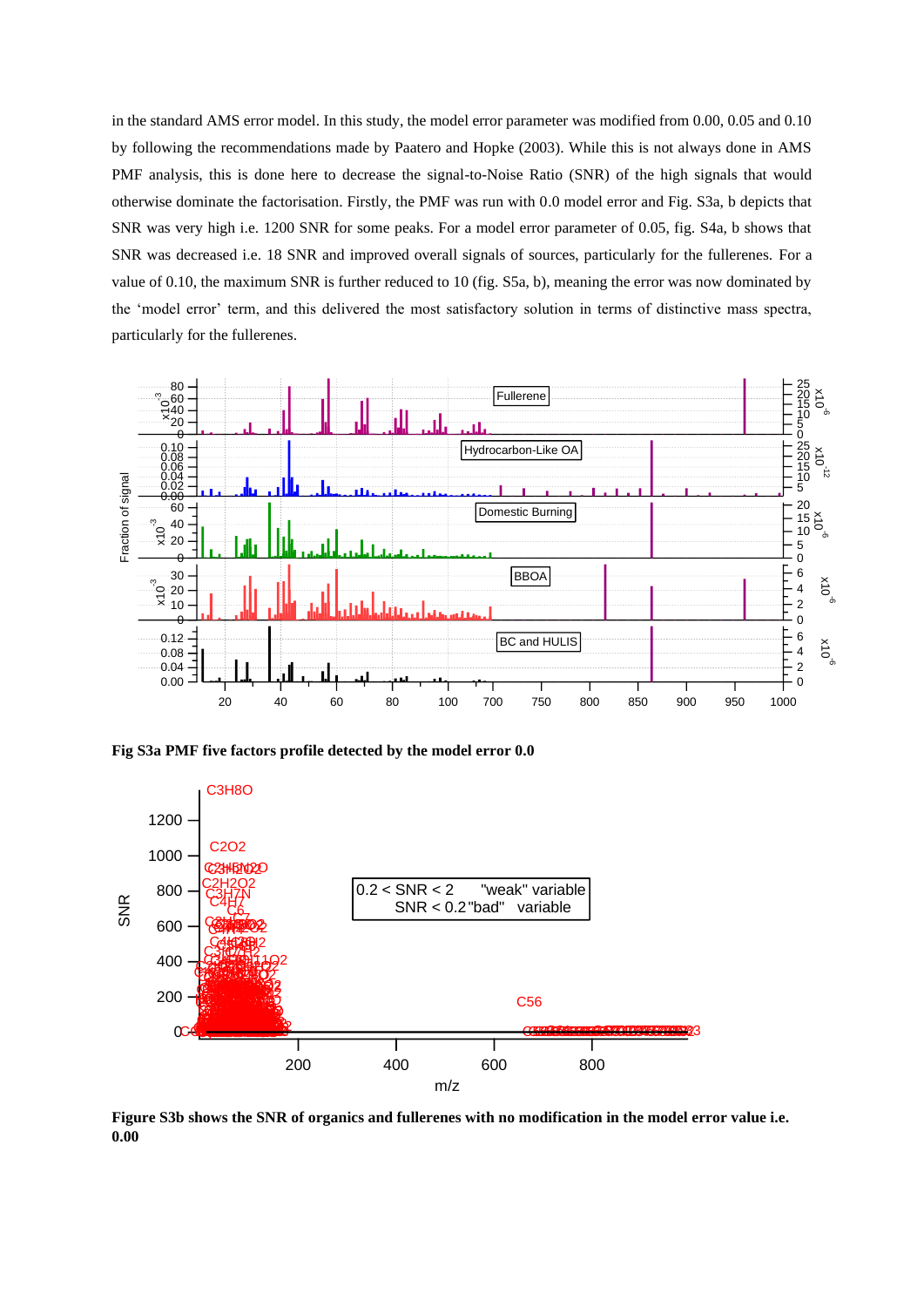

**Fig S4a PMF five factors profile detected by the model error 0.05**



**Figure S4b shows the SNR of organics and fullerenes with little modification in the model error value i.e. 0.05**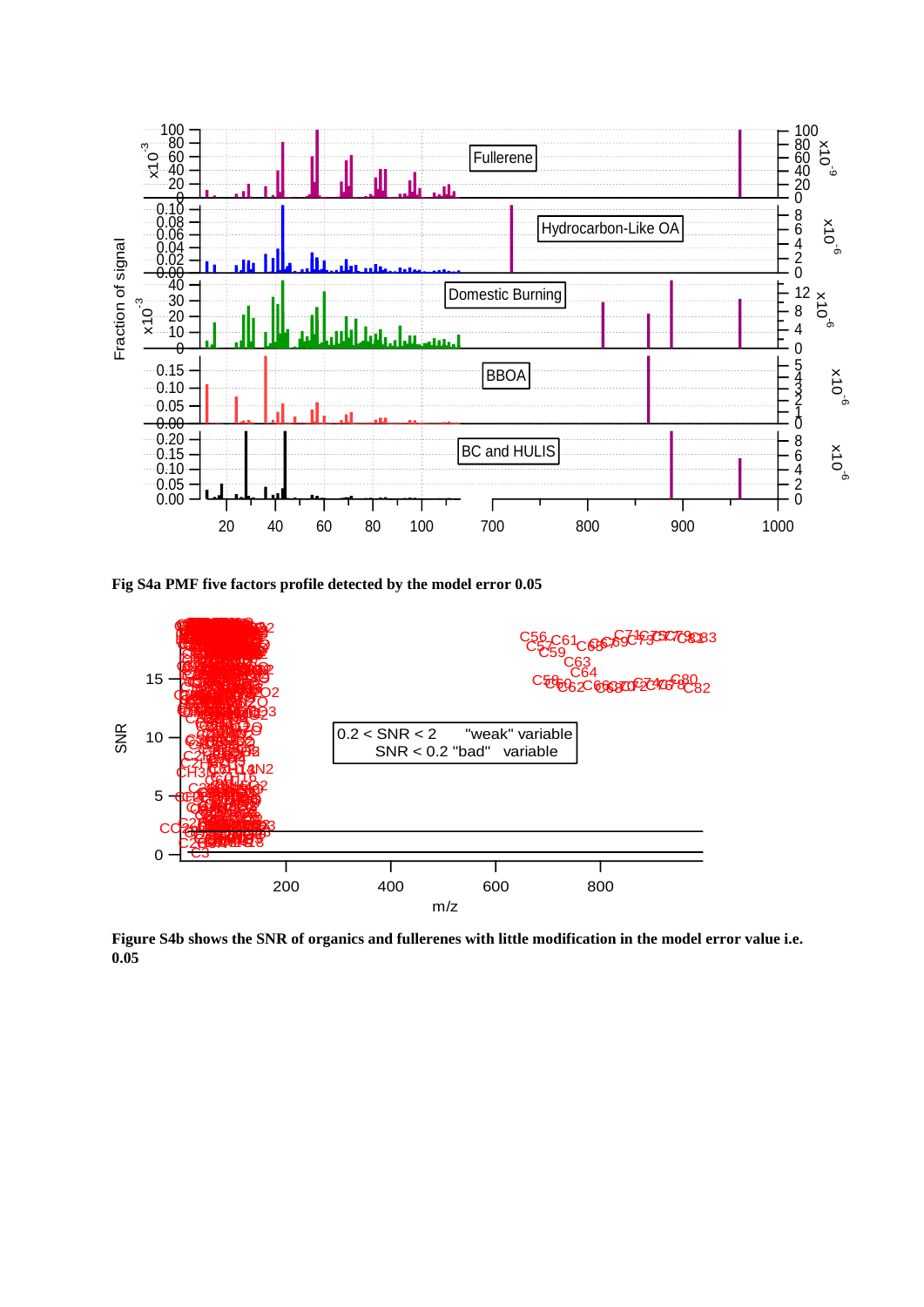

**Fig S5a PMF five factors profile detected by the model error 0.10**



**Figure S5b shows the SNR of organics and fullerenes with more modification in the model error value i.e. 0.10.**

## **PMF factors-solution selection:**

A range of solutions were obtained using different parameters as part of the PMF analysis and here we present the reasons behind the choice of solution used in the paper. Regarding the number of factors, a 5-factor solution was chosen instead of 6-factor solution because all the five factors are separated from one another and represent a specific soot source (fig S6a, b). In comparison, the 6-factor solution has two 'split' factors representing the same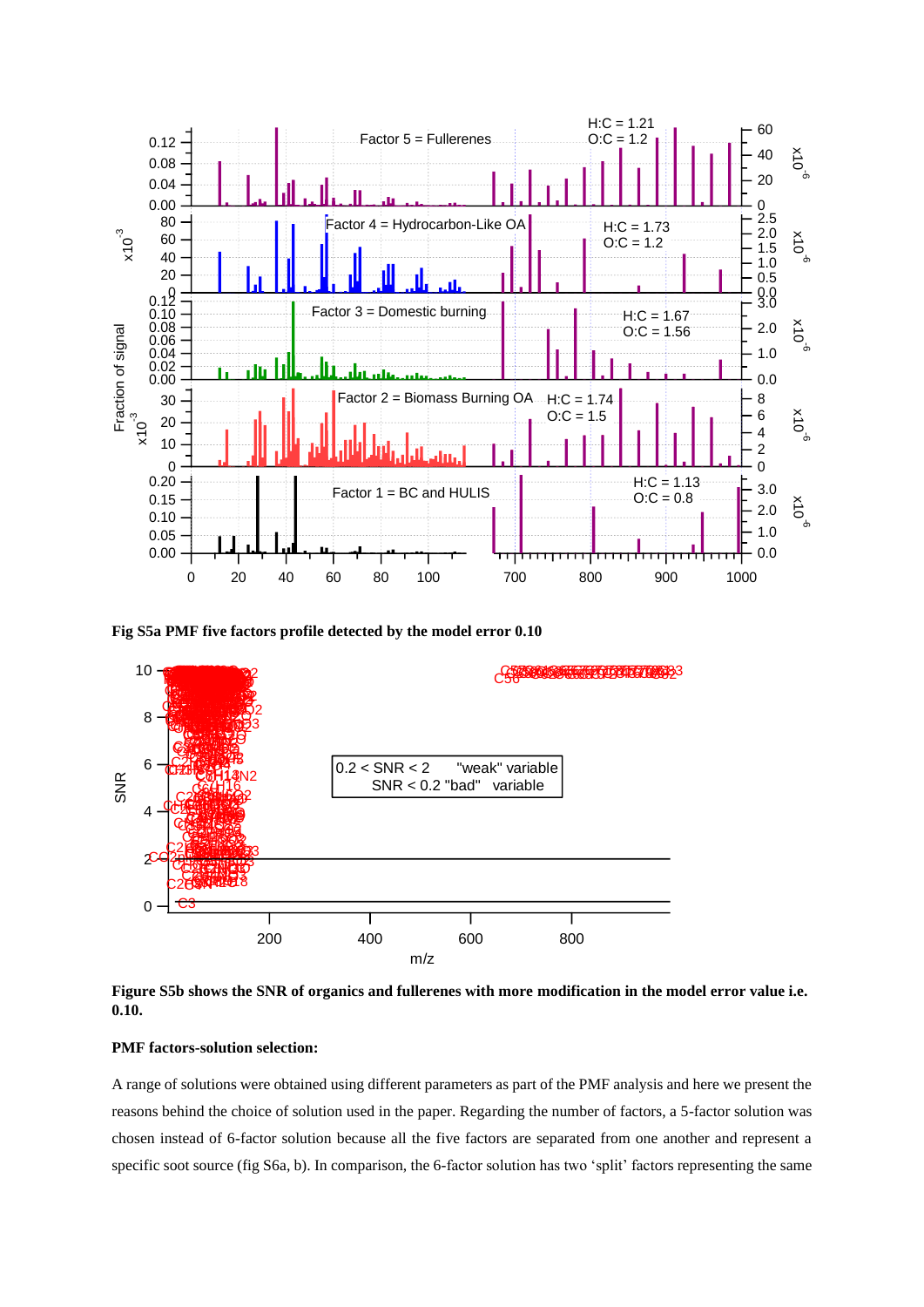emissions. These are factor 2 and factor 4 in figure S7b and represent domestic wood burning sources because their peaks were evident before and after the bonfire night event (fig. S7a, S7b).



**Figure S6a: Time series of five factors solution detected separately under the condition of 0.10 model error.**



**S6b: The factor profile of five factors solution detected separately under the condition of 0.10 model error.**